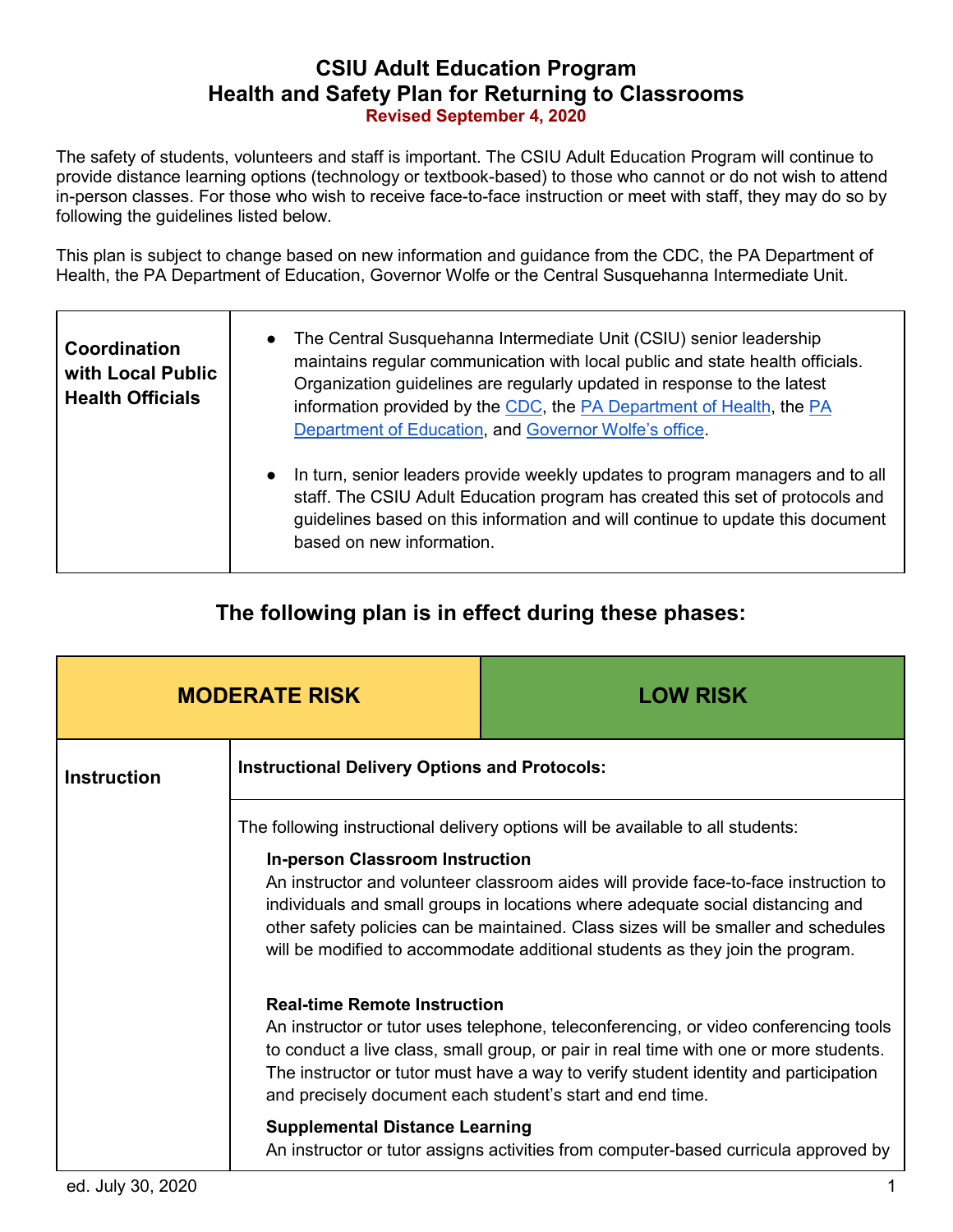the Department of Education, Division of Adult Education. The content of the assigned activities aligns with and enhances the content of real-time instruction, and the instructor or tutor reviews the content with students, either in groups or individually.

### **Teacher-assigned Non-supplemental Distance Learning**

An instructor or tutor assigns activities from computer-based curricula approved by the Department of Education, Division of Adult Education. In this case, the activities are not aligned with the content of real-time instruction. The instructor or tutor must review the activities with the students.

### **Paper-based Distance Learning**

The instructor or tutor assigns work from paper-based distance learning curricula approved by the Department of Education, Division of Adult Education. Students complete the work, return it to the instructor or tutor for review, and the instructor or tutor provides feedback.

### **Referral to the PA Statewide Distance Learning Project**

To support access to distance learning instruction for adults who cannot attend real-time instruction at a local program or for whom needed services are not available at a local program, the CSIU Adult Education Program will inform students about, and refer them to, the Statewide Distance Learning Project.

● Student orientation and intake sessions and assessment may occur individually or in small groups in locations where adequate social distancing can be maintained. Online orientation and intake sessions will also be offered. Assessment is available online but requires students have current technology and adequate technology skills to meet the guidelines for administration.

In cases where students cannot complete an online assessment, they must meet in-person with an instructor to complete the standardized assessments to qualify for the program. Students must also meet in-person with staff to complete follow-up assessments. Students attending completing these assessments must abide by the health screening, social distancing, face covering and hygiene policies set by the program.

- In-person classroom instruction is available at all program locations. These classes have set schedules and require regular attendance. Students may also meet with staff by appointment. Students attending in-person classes or meeting in classrooms with staff must abide by the health screening, social distancing, face covering and hygiene policies set by the program.
- CSIU classroom sizes will be reduced so that the number of students, staff and volunteers meeting at any one time is small enough to allow seating that is at least 6 feet apart with adequate space to allow social distancing as students move about the space.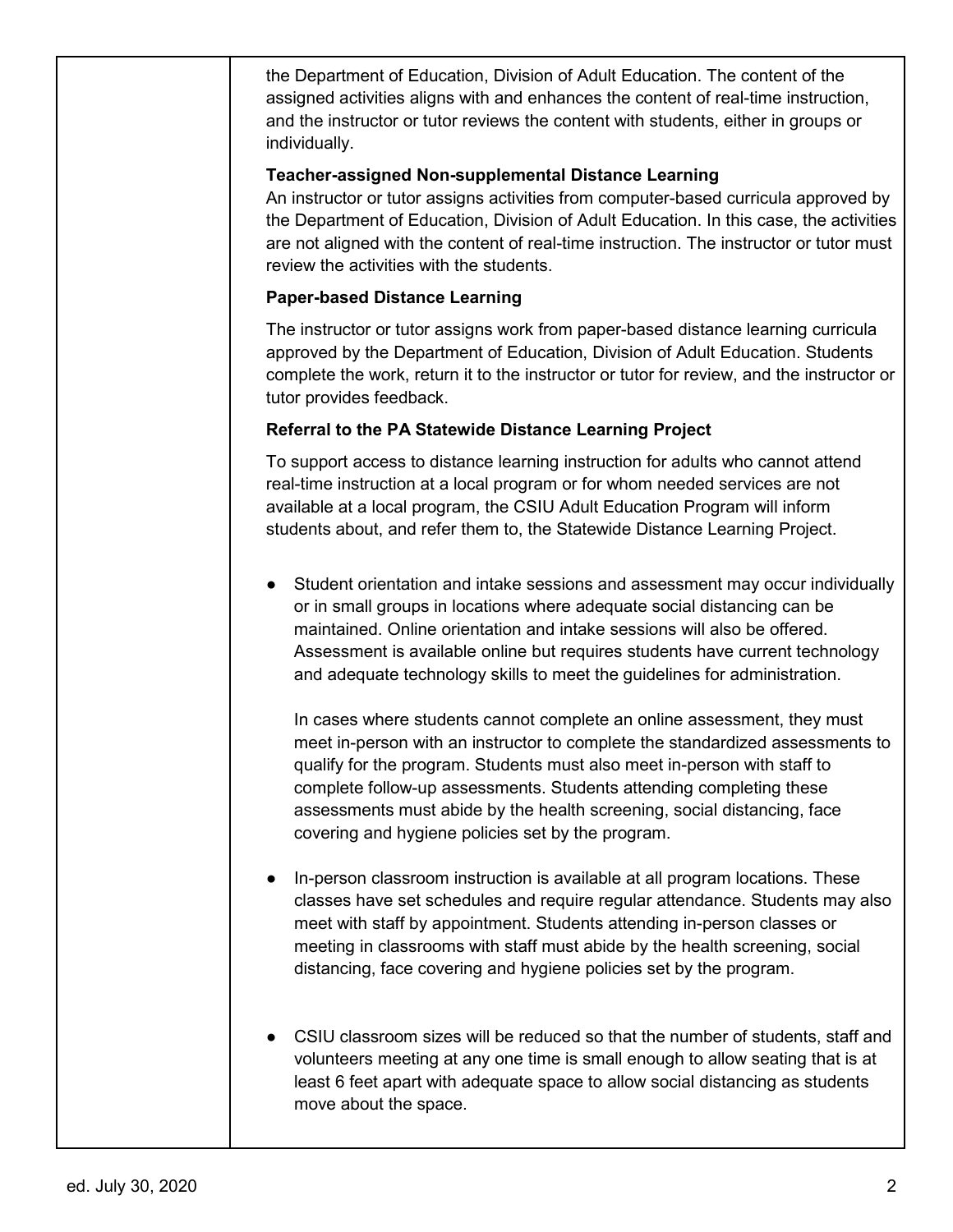|                 | As the number of adults interested in face-to-face instruction increases,<br>schedules will be adjusted so that more class sessions with fewer people can<br>meet.<br>To meet the needs of learners, staff will supplement in-person instruction with<br>assignments students can do on their own and bring to the next session or<br>otherwise return to the instructor.<br>As described above, distance learning options for instruction will continue to be<br>available during Green and Yellow phases. Video conferencing with staff may<br>be done individually or in small groups according to student needs and staff<br>schedules. Students and instructors may also meet and discuss work by<br>phone. Online coursework and paper-based distance learning will also be<br>options for students during Green and Yellow phases.                                                        |
|-----------------|--------------------------------------------------------------------------------------------------------------------------------------------------------------------------------------------------------------------------------------------------------------------------------------------------------------------------------------------------------------------------------------------------------------------------------------------------------------------------------------------------------------------------------------------------------------------------------------------------------------------------------------------------------------------------------------------------------------------------------------------------------------------------------------------------------------------------------------------------------------------------------------------------|
| <b>Cleaning</b> | <b>Protocols:</b>                                                                                                                                                                                                                                                                                                                                                                                                                                                                                                                                                                                                                                                                                                                                                                                                                                                                                |
|                 | All CSIU Adult Education program classrooms have been cleaned and<br>disinfected. This includes a detailed disinfecting of light switches, chairs, doors,<br>keyboards etc.<br>After a classroom is used, work surfaces and items handled by students and<br>staff will be disinfected. Supplies for cleaning and disinfecting are available in<br>all classrooms.                                                                                                                                                                                                                                                                                                                                                                                                                                                                                                                               |
|                 | <b>Staff, Volunteer, and Student Guidelines:</b>                                                                                                                                                                                                                                                                                                                                                                                                                                                                                                                                                                                                                                                                                                                                                                                                                                                 |
|                 | Staff are responsible for ensuring all surfaces used during class each day are<br>disinfected before leaving for the day. Staff are encouraged to ask volunteers<br>and students to assist in this process.<br>Students will use disinfectants provided by staff to sanitize personal work areas<br>at the end of class, including table area, notebook/textbook covers when<br>appropriate, pencils and pens, rulers, calculators and any other educational<br>tools or materials you have used.<br>Students will keep classroom supplies provided to them by the instructor in<br>individual plastic bags or baskets and store these items in the classroom.<br>Students will assist staff to disinfect other surfaces, door handles, computer<br>keyboards and monitors, buttons on printers and copiers, light switches, coffee<br>pot handles, etc. at the end of in-person class sessions. |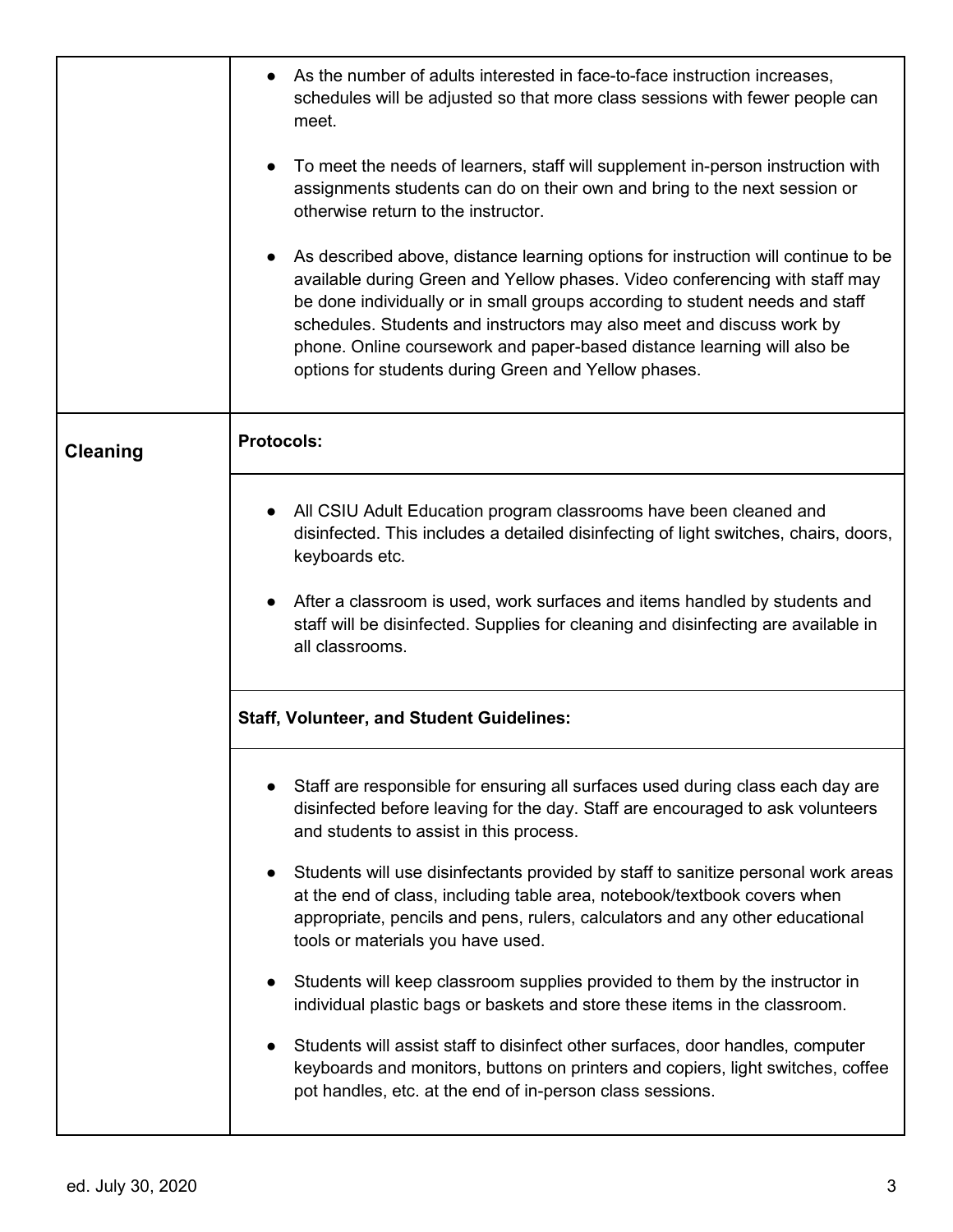| <b>Attending Class</b> | <b>Guidelines for Staff and Volunteers:</b>                                                                                                                                                                                                                                                                                                                                                                                                                                                                                                                                                                                                                                                              |
|------------------------|----------------------------------------------------------------------------------------------------------------------------------------------------------------------------------------------------------------------------------------------------------------------------------------------------------------------------------------------------------------------------------------------------------------------------------------------------------------------------------------------------------------------------------------------------------------------------------------------------------------------------------------------------------------------------------------------------------|
|                        | Staff and volunteers will follow guidelines established by the CSIU for returning to<br>work, including the following:                                                                                                                                                                                                                                                                                                                                                                                                                                                                                                                                                                                   |
|                        | Per CDC and PA Dept. of Health guidelines, staff and volunteers will take their<br>$\bullet$<br>temperature before coming to the classroom. If their temperature is 100.4<br>degrees F (38 Celsius) or higher -- or if they have a cough, feel ill or show<br>symptoms such as shortness of breath -- they will not report to the classroom.<br>In the case of the instructor's illness, he/she will attempt to arrange for another<br>staff person to be in the classroom but if this is not possible, face-to-face<br>classes and meetings will be canceled for the day. Students and volunteers will<br>be notified and information about future face-to-face classes and meetings will<br>be shared. |
|                        | Under certain circumstances and with the approval of the program manager,<br>$\bullet$<br>the instructor may choose to hold ZOOM classes and will notify students.                                                                                                                                                                                                                                                                                                                                                                                                                                                                                                                                       |
|                        | If staff begin to show symptoms of illness while in class, he/she will cancel any<br>$\bullet$<br>scheduled, face-to-face meetings for the rest of the day, notify the program<br>manager, and go home. If an instructor becomes ill and no staff are available to<br>continue the class, he/she will close the classroom early and dismiss students,<br>notify the program manager, and go home.                                                                                                                                                                                                                                                                                                        |
|                        | To make up for a class closure, the instructor will either direct students to an<br>$\bullet$<br>online course or other resources to study or the instructor will assign work from<br>textbooks.                                                                                                                                                                                                                                                                                                                                                                                                                                                                                                         |
|                        | Any staff member who discovers he/she has been exposed to the COVID-19<br>virus -- whether showing symptoms of illness or not -- will notify the program<br>manager, remain at home under quarantine, and follow CSIU guidelines that<br>allow for notification of co-workers, volunteers and students who were in close<br>contact in previous days.                                                                                                                                                                                                                                                                                                                                                    |
|                        | While in the classroom, maintain social distancing guidelines by remaining 6<br>$\bullet$<br>feet away from other staff and students. Arrange the classroom and seating so<br>that students can remain 6 feet apart while studying and moving about the<br>room.                                                                                                                                                                                                                                                                                                                                                                                                                                         |
|                        | Classrooms with bathrooms and kitchen/eating areas should be restricted to<br>one person at a time.                                                                                                                                                                                                                                                                                                                                                                                                                                                                                                                                                                                                      |
|                        |                                                                                                                                                                                                                                                                                                                                                                                                                                                                                                                                                                                                                                                                                                          |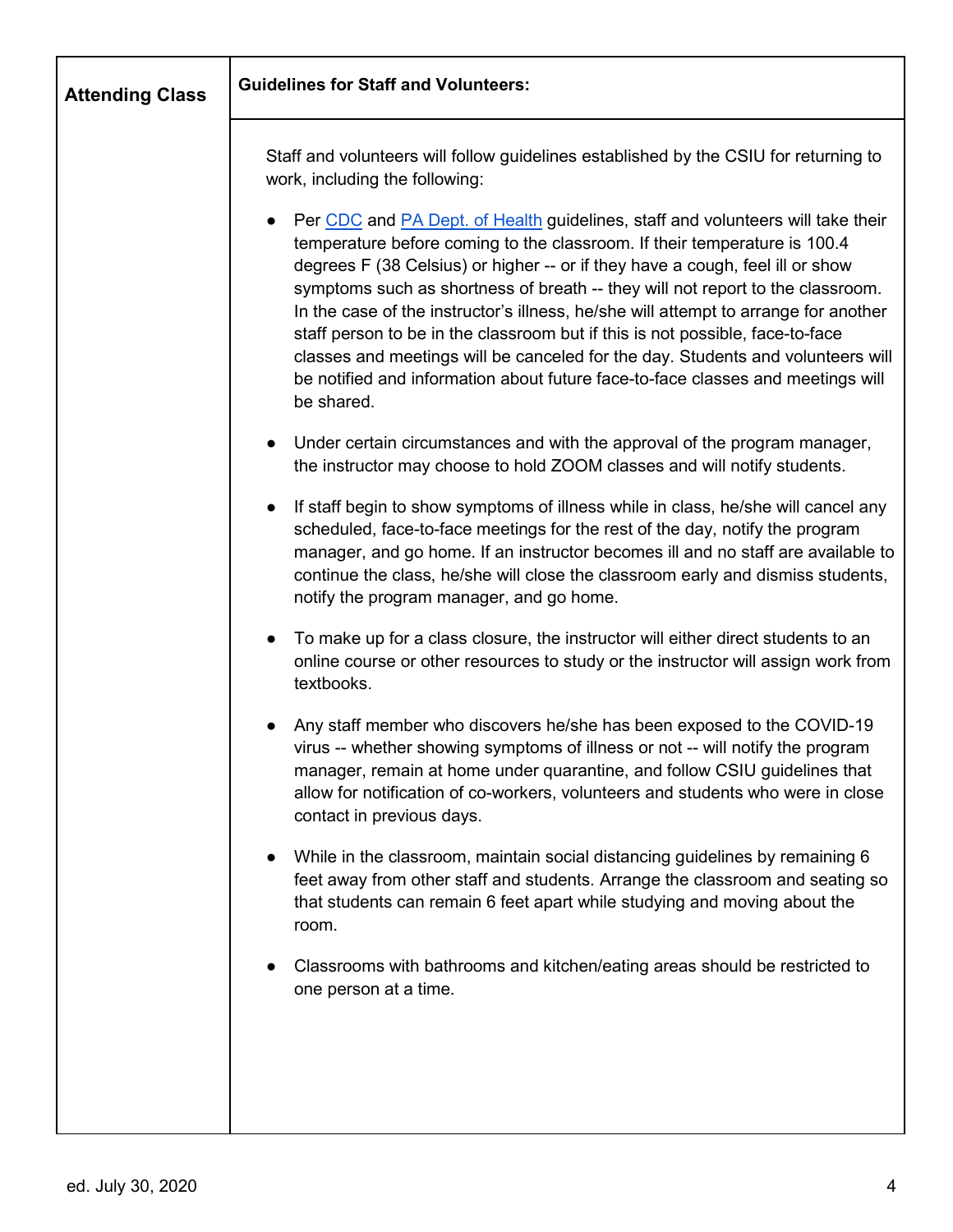|                              | Per CDC and PA Dept. of Health guidelines, we ask students to monitor their<br>health -- including taking their temperature -- before coming to the classroom. If<br>you have a temperature of 100.4 degrees or higher, feel ill, have a cough or<br>shortness of breath, please stay home and rest. Notify your instructor that you<br>will not be attending class that day and seek medical attention as needed.<br>If you discover that you have been exposed to the COVID-19 virus, please do<br>not come to the classroom. Notify the instructor and self-quarantine for the<br>recommended 14 days. Before returning to class, please notify the instructor. |
|------------------------------|--------------------------------------------------------------------------------------------------------------------------------------------------------------------------------------------------------------------------------------------------------------------------------------------------------------------------------------------------------------------------------------------------------------------------------------------------------------------------------------------------------------------------------------------------------------------------------------------------------------------------------------------------------------------|
|                              | If you must miss class for more than one or two days, please continue studying<br>using our program's distance learning options until you can return safely.                                                                                                                                                                                                                                                                                                                                                                                                                                                                                                       |
|                              | For your safety and the safety of other students and staff, you must wear a face<br>covering when you come to the classroom. You will be required to wear a face<br>covering while in the classroom. If you have a medical condition or disability<br>that makes wearing a mask dangerous or could lead to physical complications,<br>you may wear a face shield. Instructors can provide you with a temporary face<br>shield which you must wear while in the classroom.                                                                                                                                                                                          |
|                              | Staff at the main entrance of the building or the classroom will take your<br>temperature using an infrared, touchless digital thermometer.                                                                                                                                                                                                                                                                                                                                                                                                                                                                                                                        |
|                              | If your temperature is 100.4 degrees F (38 Celsius) or higher -- or if you have a<br>cough, feel ill or show symptoms such as shortness of breath-- you will be<br>asked to return home. Your instructor will provide you with work you can do<br>online or in textbooks so you can continue studying until you are well.                                                                                                                                                                                                                                                                                                                                          |
|                              | Follow staff guidance and seating arrangements to remain 6 feet apart from<br>others in the classroom.                                                                                                                                                                                                                                                                                                                                                                                                                                                                                                                                                             |
|                              | Classrooms with bathrooms and kitchen/eating areas should be restricted to<br>one person at a time.                                                                                                                                                                                                                                                                                                                                                                                                                                                                                                                                                                |
|                              | Social Distancing Guidelines from the PA Department of Health                                                                                                                                                                                                                                                                                                                                                                                                                                                                                                                                                                                                      |
| <b>Health and</b><br>Hygiene | <b>Guidelines for Staff, Volunteers and Students:</b>                                                                                                                                                                                                                                                                                                                                                                                                                                                                                                                                                                                                              |
|                              | Hand sanitizer and wipes are available in each classroom. Please wash or<br>sanitize hands frequently. The CDC recommends at least 10 times a day and<br>after encountering germs (handling trash, sneezing, after bathroom use, etc.).                                                                                                                                                                                                                                                                                                                                                                                                                            |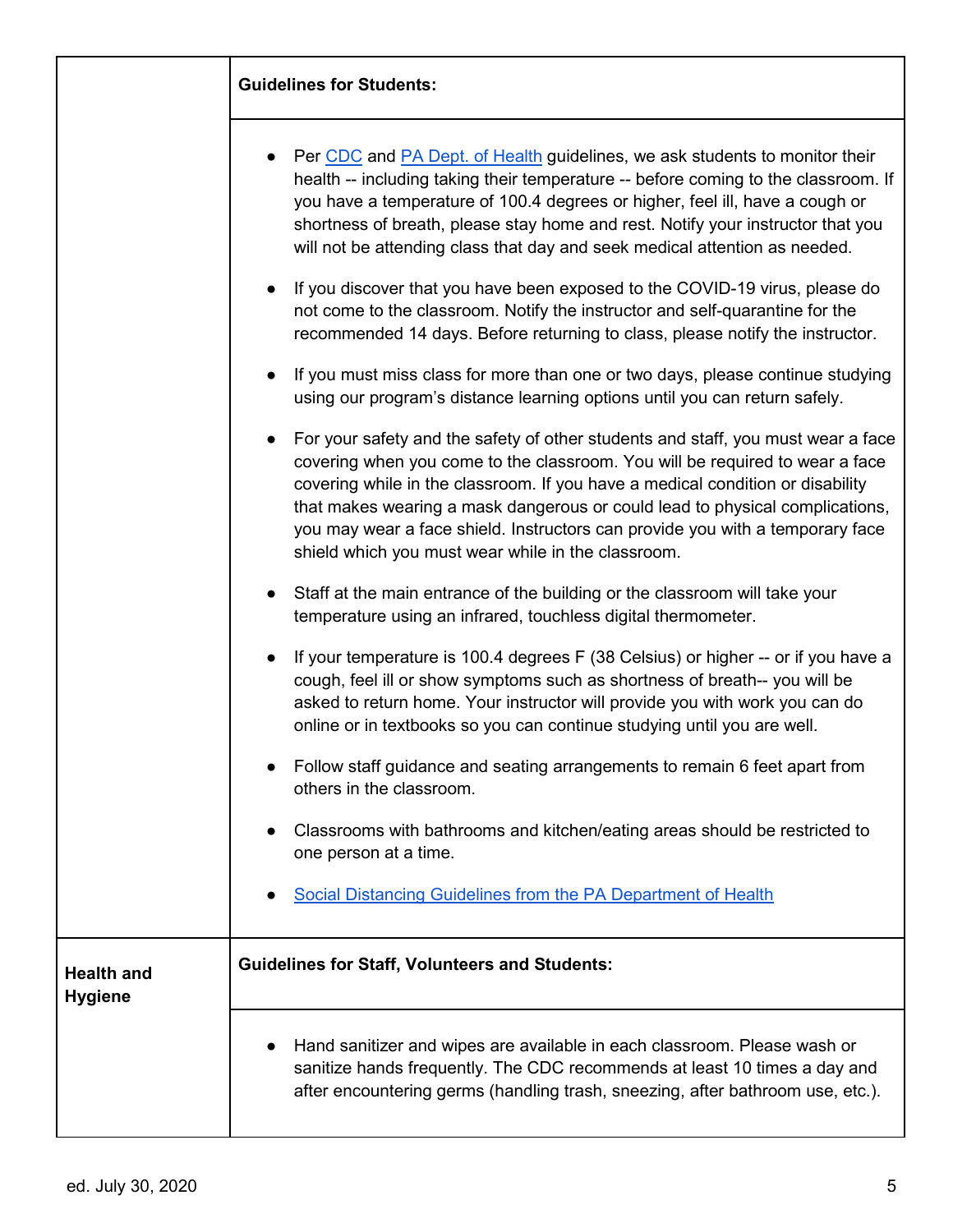|                                                                                              | Hand wipes and paper towels inside & outside restrooms and can be used to<br>open-door handles and wipe off sink spigots, toilet handles and any touchable<br>surface.<br>Bring your own snacks and drinks to class. These items will not be available in<br>the classroom.<br>Use disposable paper products instead of drinking glasses, ceramic mugs,<br>plates or silverware.<br>Before leaving the classroom, discard your used paper waste in classroom<br>trash cans and clean the table surface, chair and floor where you were sitting.                                                                                                                                                         |
|----------------------------------------------------------------------------------------------|---------------------------------------------------------------------------------------------------------------------------------------------------------------------------------------------------------------------------------------------------------------------------------------------------------------------------------------------------------------------------------------------------------------------------------------------------------------------------------------------------------------------------------------------------------------------------------------------------------------------------------------------------------------------------------------------------------|
| Communication                                                                                | <b>Protocols:</b>                                                                                                                                                                                                                                                                                                                                                                                                                                                                                                                                                                                                                                                                                       |
|                                                                                              | Social distancing, mask-wearing and hand-washing signs are posted in each<br>classroom.<br>Plan or policy updates will be announced on the program web site. These<br>$\bullet$<br>updates, and new health and safety information, will be shared by program staff<br>in class, and distributed to staff/volunteers/students by email or text message.<br>Links to state and national guidelines and resources are available on the<br>CSIU's Coronavirus Resource and Information web page.<br>If you have questions about this health and safety plan or the policies and<br>guidelines of the CSIU Adult Education Program contact Mary Mingle at (570)<br>713-5426 or by email at mmingle@csiu.org. |
| <b>HIGH RISK</b><br>The following plan applies for classrooms located in High Risk counties. |                                                                                                                                                                                                                                                                                                                                                                                                                                                                                                                                                                                                                                                                                                         |
| <b>Instruction</b>                                                                           | <b>Protocols:</b>                                                                                                                                                                                                                                                                                                                                                                                                                                                                                                                                                                                                                                                                                       |
|                                                                                              | In the event that classes must close in response to Governor's orders, students will<br>be able to continue using distance learning options to study, including:<br><b>Real-time Remote Instruction</b><br>An instructor or tutor uses telephone, teleconferencing, or video conferencing tools<br>to conduct a live class, small group, or pair in real time with one or more students.<br>The instructor or tutor must have a way to verify student identity and participation<br>and precisely document each student's start and end time.<br><b>Supplemental Distance Learning</b><br>An instructor or tutor assigns activities from computer-based curricula approved by                           |
| ed. July 30, 2020                                                                            | 6                                                                                                                                                                                                                                                                                                                                                                                                                                                                                                                                                                                                                                                                                                       |